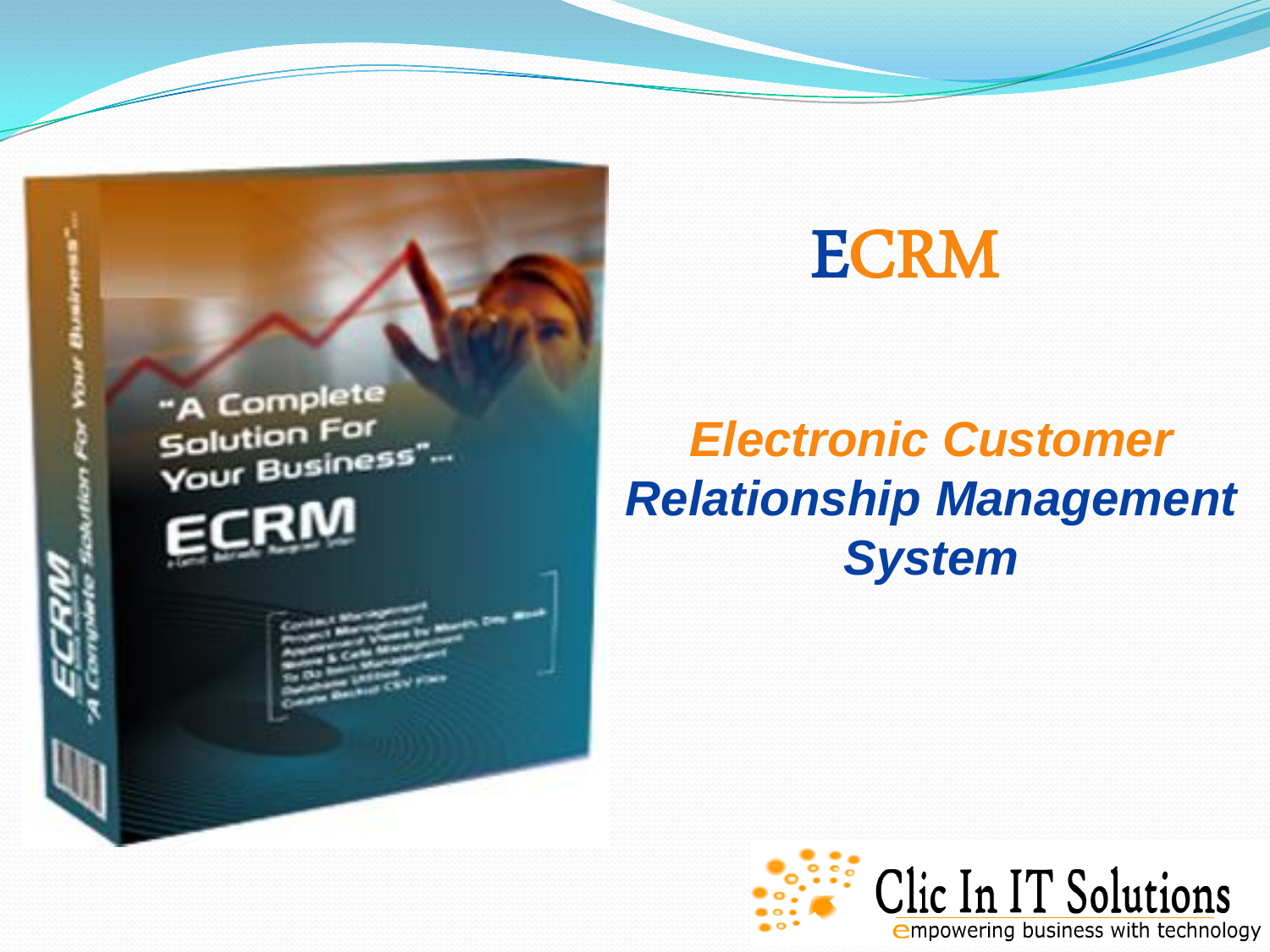## *Dot Net Technology*

#### *FULL Dot Net Managed from the Ground Up*

### *Multi - Tiered WEB APPLICATION based on Dot Net Architecture*



### ■ ASP Dot Net *platform*

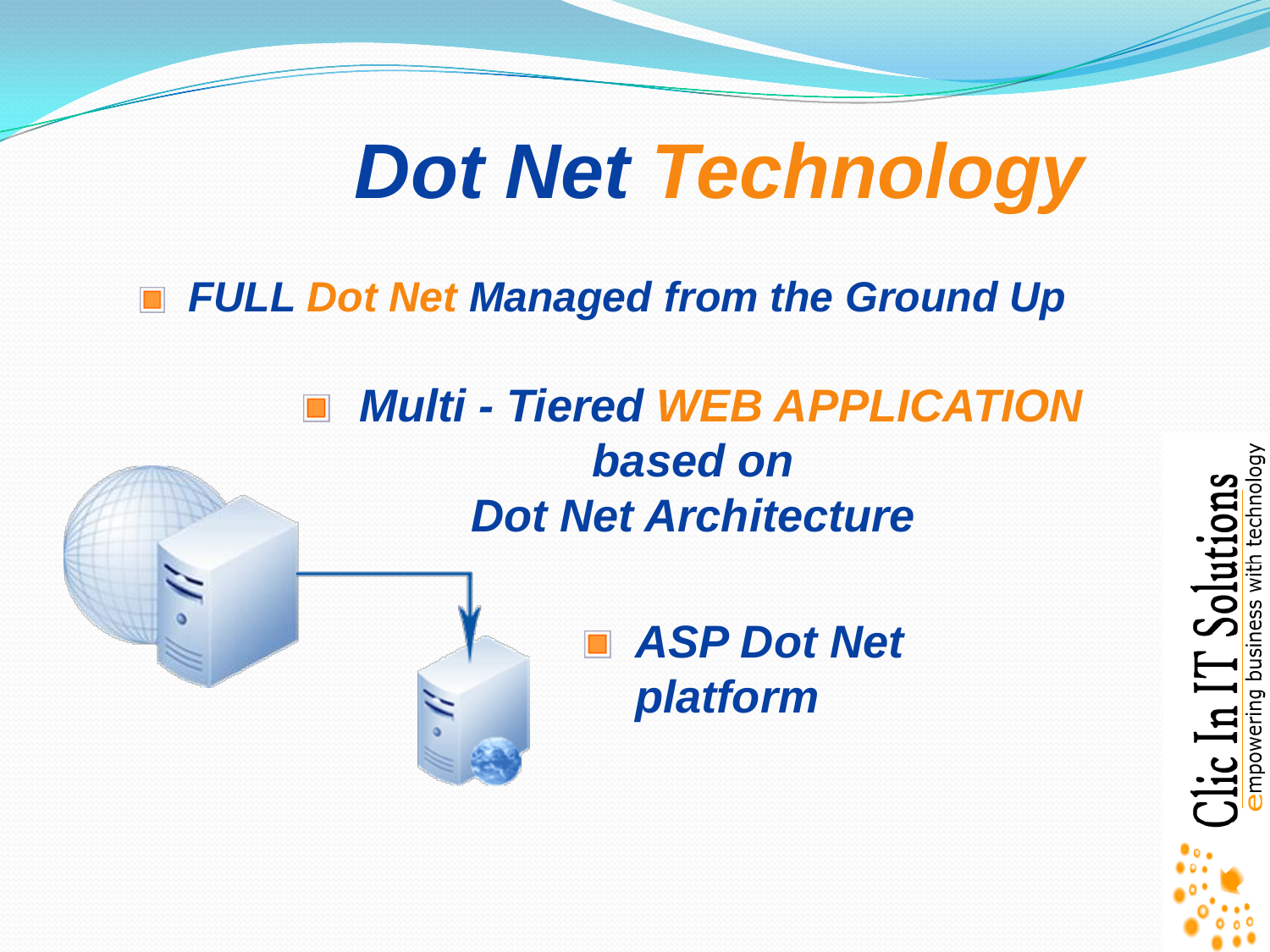# *ECRM Benefits*

- *Improvement in Customer Service Management*
- *Agent Productivity Maximization*
- *Customer Satisfaction Enhancement*
- *Management Awareness Capabilities*
- *Predictable Costs*
- *Scalable (Smart)*
- *Transparent, Flexible and Secure*

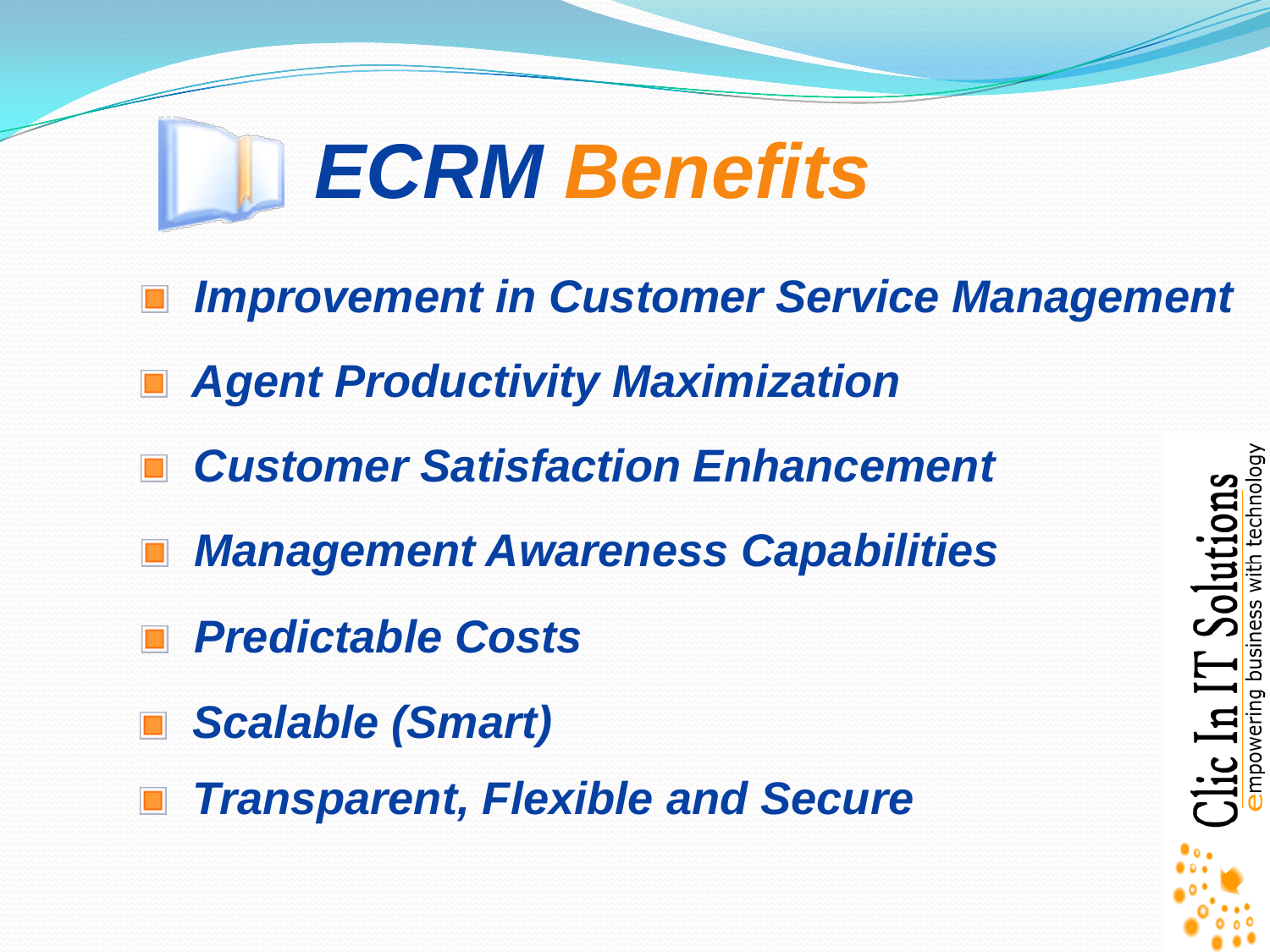# *ECRM Added Values*

- *Lead Management*
- *Task Management*
- *Surveys*
- *Process Automation*
- *Management Reporting*
- *Web Integration*

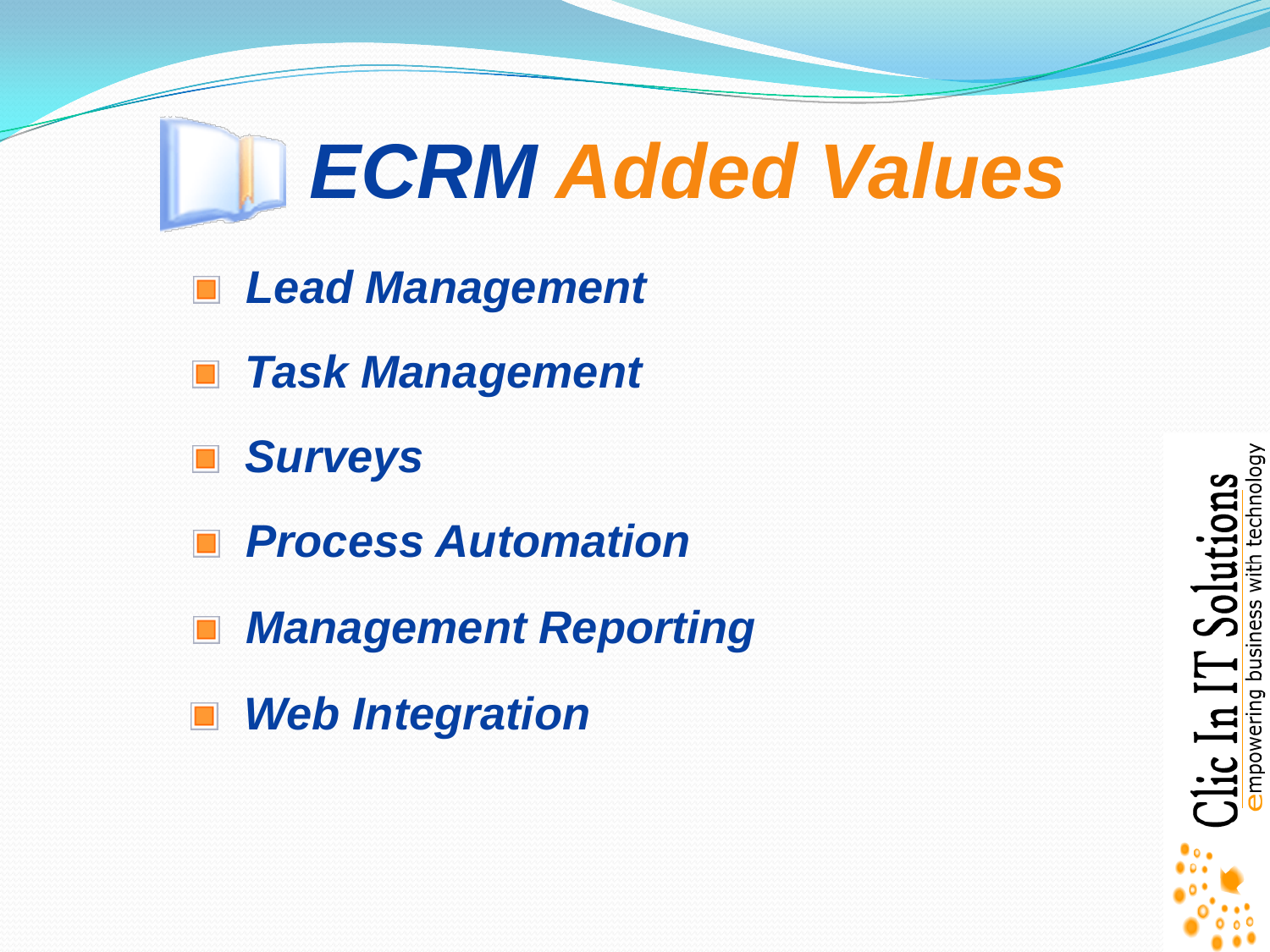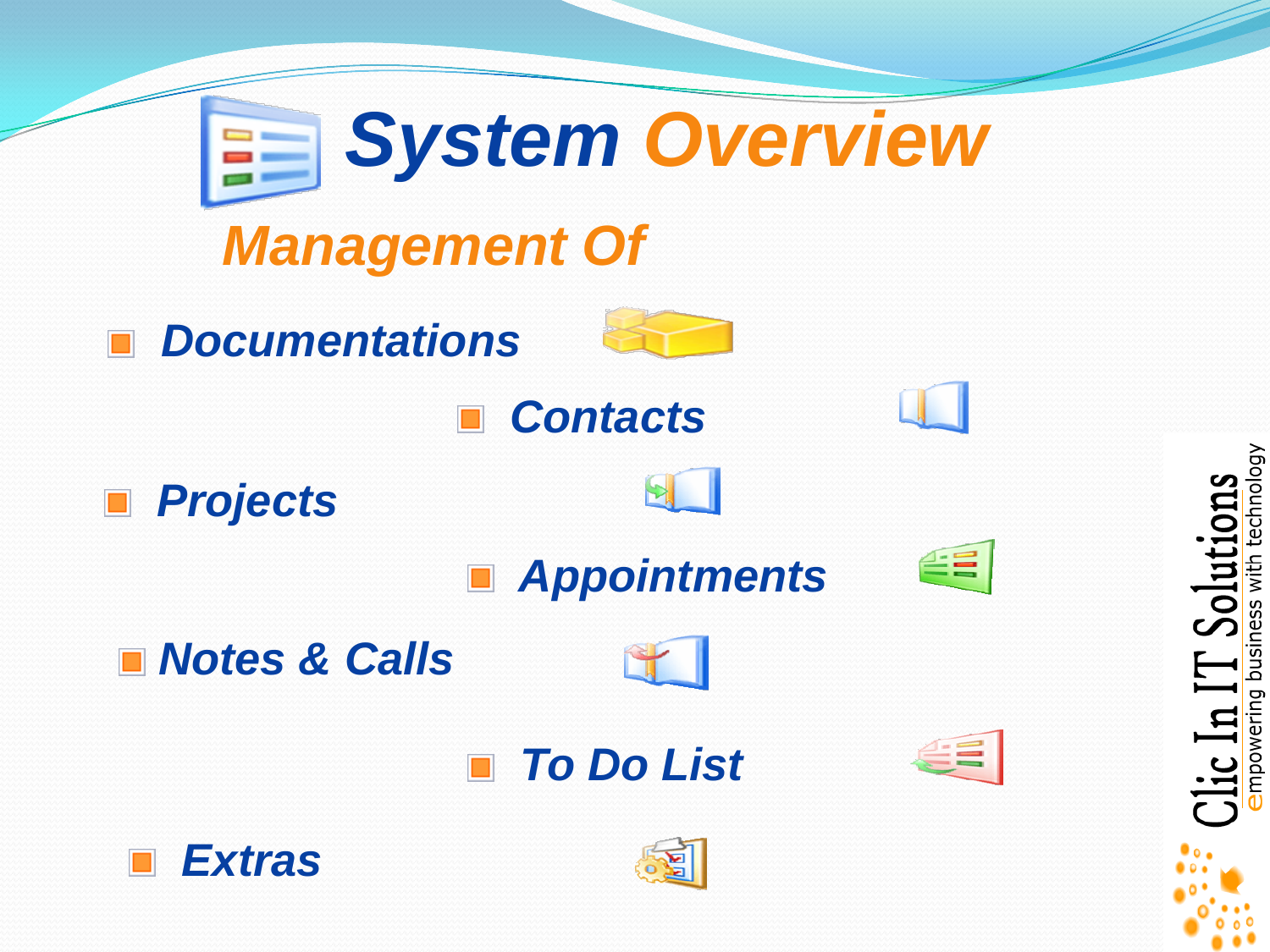### *Document Management*

*Archiving*

#### *Sent and Received Records*



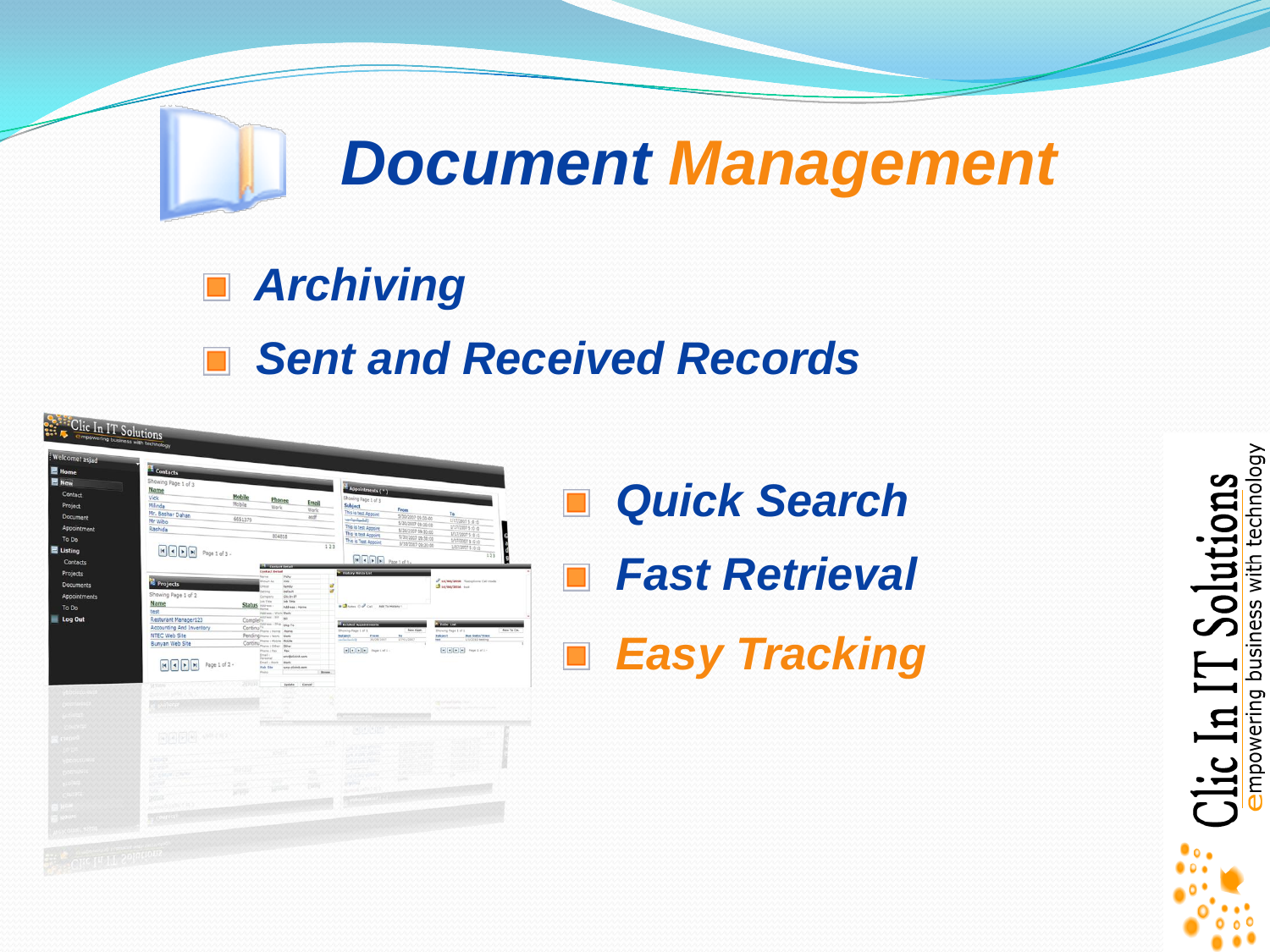## *Contacts Management*

*Customer / Company Detail Information Tracking all Related Jobs: Searching and Sorting Capabilities*

> with technology lons

> > business

mpowering

Solut

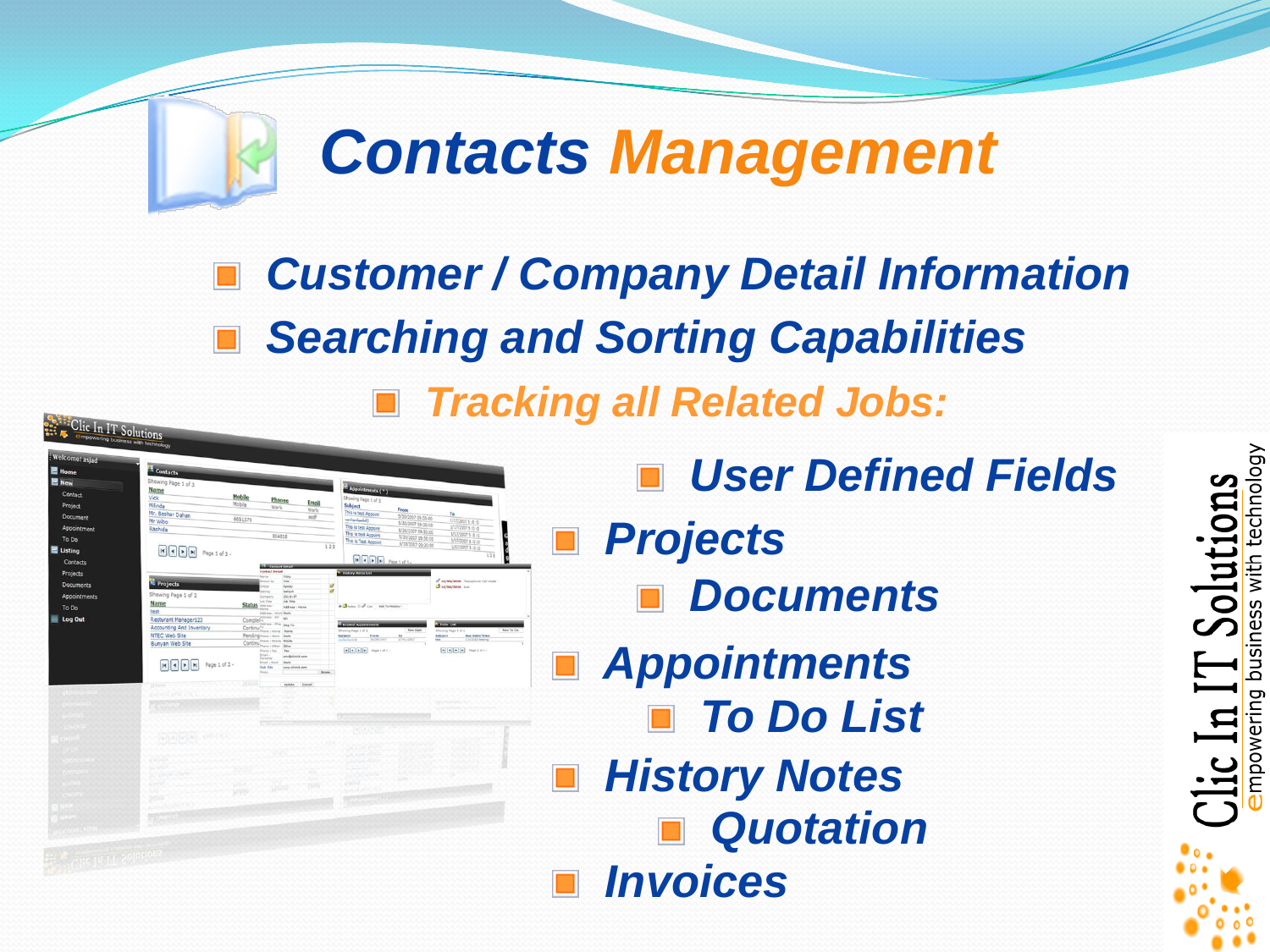### *Appointments Management*

technology

business

empowering

-<br>-<br>-

### *Schedule appointments from 5 min to 2 weeks before scheduled item*

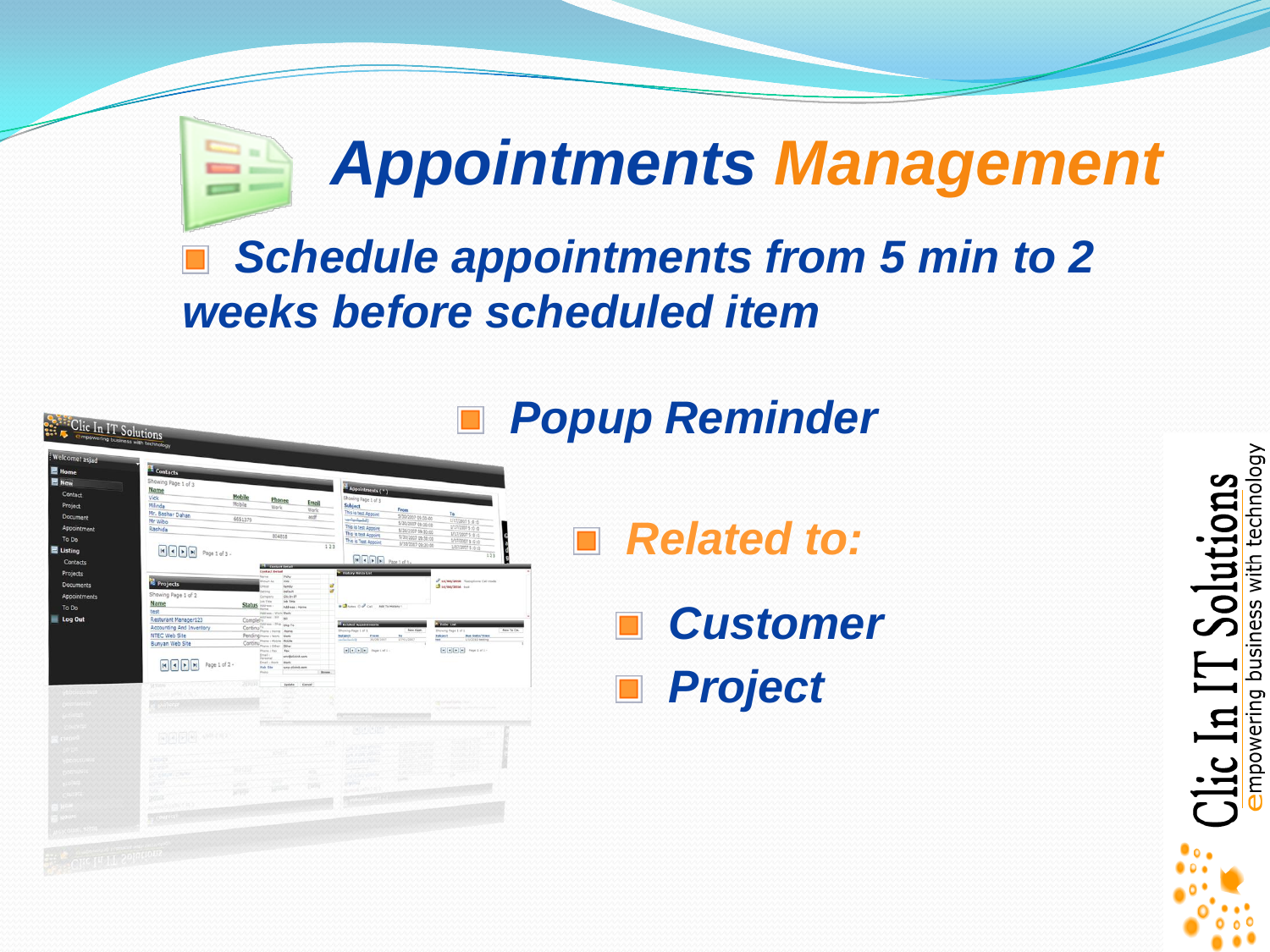## *Notes & Calls Management*

#### *Notes History*   $\Box$ *Calls History*  $\Box$

Clic In IT Solutions r. Bashar Dahar **Name** Log O



- *Customer*
- *Project*
- *Sorted By*
	- *Customer*
	- *Project*

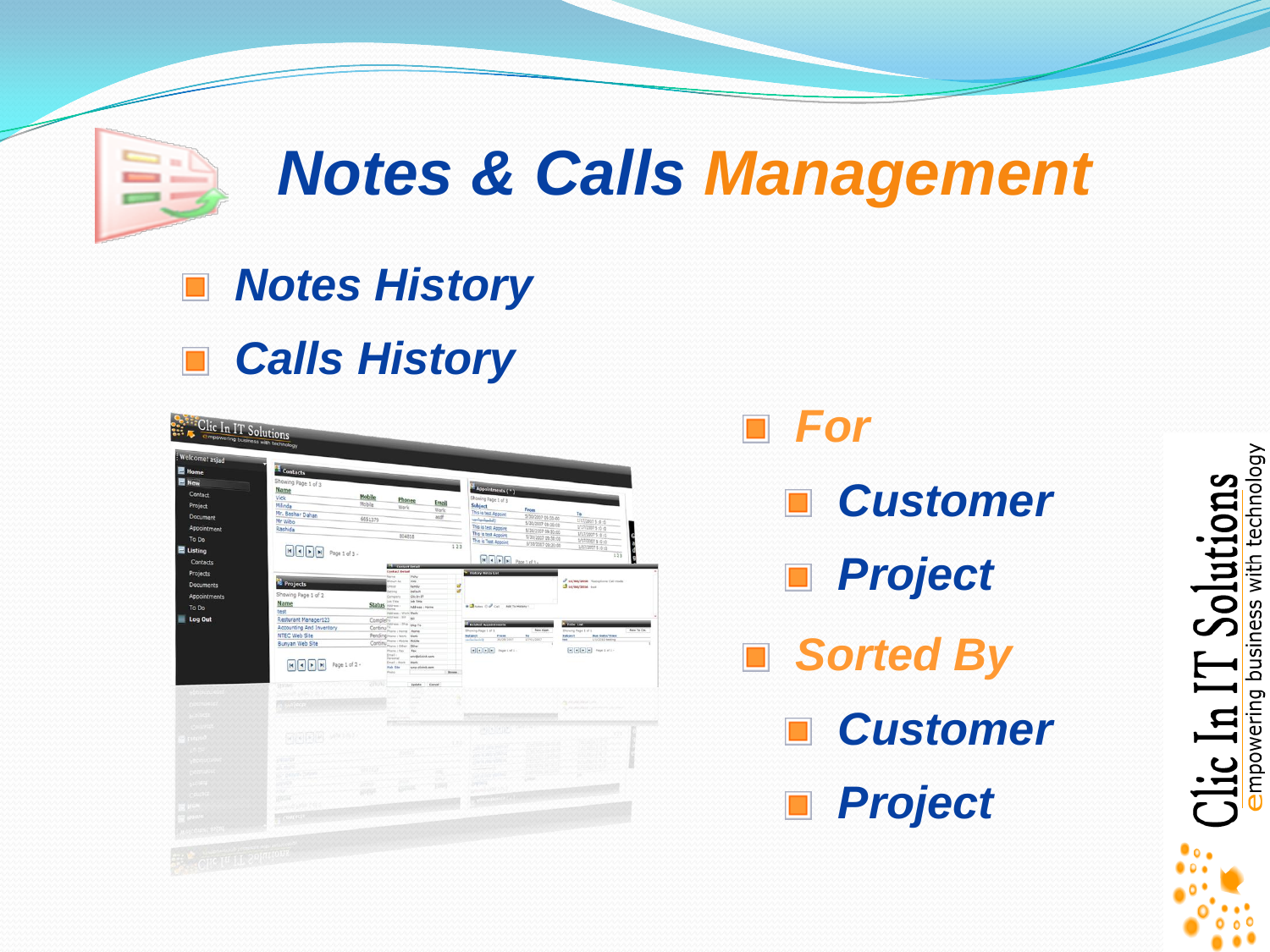### *To Do List Management*

### *Schedule To Do List from 5 min to 2 weeks before scheduled item*

*Popup Reminder*

| <b>E</b> Home<br><b>E</b> New<br>Contact<br>Project                 | <sup>T</sup> Contacts<br>Showing Page 1 of 3<br>Name<br>Mobile<br>Vick<br>Phonee<br>Mobile<br>Minda<br>Work<br>Mr. Bashar Dahan                                                                                                                                                                                                                                                                                                                                                                                                                                                                                                                                                                                                                                                                                                                                                                                | Appointments (*)<br>Showing Page 1 of 3<br>Email<br>Subject<br>From<br>Work<br>This is test Accoint                                                                                                                                                                           | To                                                                                                                                                                                                                                                       | For               |
|---------------------------------------------------------------------|----------------------------------------------------------------------------------------------------------------------------------------------------------------------------------------------------------------------------------------------------------------------------------------------------------------------------------------------------------------------------------------------------------------------------------------------------------------------------------------------------------------------------------------------------------------------------------------------------------------------------------------------------------------------------------------------------------------------------------------------------------------------------------------------------------------------------------------------------------------------------------------------------------------|-------------------------------------------------------------------------------------------------------------------------------------------------------------------------------------------------------------------------------------------------------------------------------|----------------------------------------------------------------------------------------------------------------------------------------------------------------------------------------------------------------------------------------------------------|-------------------|
| Document<br>Appointment<br>To Do<br>Listing<br>Contacts<br>Projects | 6651379<br>Mr Wibo<br>Rashida<br>804818<br><sup>14</sup> Schwart Col.<br>Contact Detail                                                                                                                                                                                                                                                                                                                                                                                                                                                                                                                                                                                                                                                                                                                                                                                                                        | 5/30/2007 09:30:00<br>asdi<br>وقنيشيان<br>5/30/2007 09:30:00<br>This is test Appoint<br>5/30/2007 09:30:00<br>This is test Appoint<br>5/30/2007 09:30:00<br>This is Test Appoint<br>5/30/2007 09:30:00<br>123<br>$R$ $R$ $R$ $R$ $R$ $R$ $P$<br>. History Notes Live          | U17/2007 5:0:10<br>1/17/2007 \$ :0:0<br>1/17/2007 5:0:0<br>1/17/2007 5:0:0<br>1/17/2007 5:0:0<br>123                                                                                                                                                     | <b>E</b> Customer |
| Documents<br>Appointments<br>To Do<br>Log Out                       | <i><b><i>i</i></b></i> Projects<br>Showing Page 1 of 2<br>$\underbrace{\text{Status}}_{\text{infty max}}$<br>Name<br>test<br>Address : Work Wark<br>Address 197 and<br>Resturant Manager123<br>Comple <sup>6</sup><br>res : the gap to<br>Accounting And Inventory<br>Continu <sup>7</sup><br>crome ( Home<br><b>NTEC Web Site</b><br>Pendingmune : Work Werk<br>$\begin{tabular}{l c c c c c} \hline \multicolumn{3}{c}{\textbf{Conform}}\hspace{-0.2cm} \multicolumn{3}{c}{\textbf{Proof}}\hspace{-0.2cm} \multicolumn{3}{c}{\textbf{Proof}}\hspace{-0.2cm} \multicolumn{3}{c}{\textbf{Proof}}\hspace{-0.2cm} \multicolumn{3}{c}{\textbf{Proof}}\hspace{-0.2cm} \multicolumn{3}{c}{\textbf{Conform}}\hspace{-0.2cm} \multicolumn{3}{c}{\textbf{Proof}}\hspace{-0.2cm} \multicolumn{3}{c}{\textbf{Conform}}\hspace{-0.2cm} \multicolumn$<br><b>Bunyan Web Site</b><br>Enal : Work : Work<br><b>Winds Side</b> | Vicky<br>Vick<br>Family<br>Default<br>City In IT<br>Job Title<br><b>a Chang Call Call Add To History !</b><br>Address / Home<br><b>Carlister Appointments</b><br>Shewing Page 1 of<br>Frees<br>$\frac{10}{12701/2007}$<br>and distribution.<br>www.claimt.com<br><b>Dover</b> | P 14/84/2010 Testiglions Call made<br>Обновного по<br><b>Nice Labor</b><br>Shawing Page 1 of 1<br><b>Due Date/Time</b><br>Subject<br>L/1/2010 texting<br>$\boxed{[\alpha][\alpha][\alpha][\alpha][\alpha]} \quad \text{for all } \alpha \in \mathbb{N}.$ | <b>Project</b>    |
|                                                                     |                                                                                                                                                                                                                                                                                                                                                                                                                                                                                                                                                                                                                                                                                                                                                                                                                                                                                                                |                                                                                                                                                                                                                                                                               |                                                                                                                                                                                                                                                          |                   |
|                                                                     | <b>CALL ST. ALL PACIFICATI</b>                                                                                                                                                                                                                                                                                                                                                                                                                                                                                                                                                                                                                                                                                                                                                                                                                                                                                 | Update Center                                                                                                                                                                                                                                                                 |                                                                                                                                                                                                                                                          |                   |

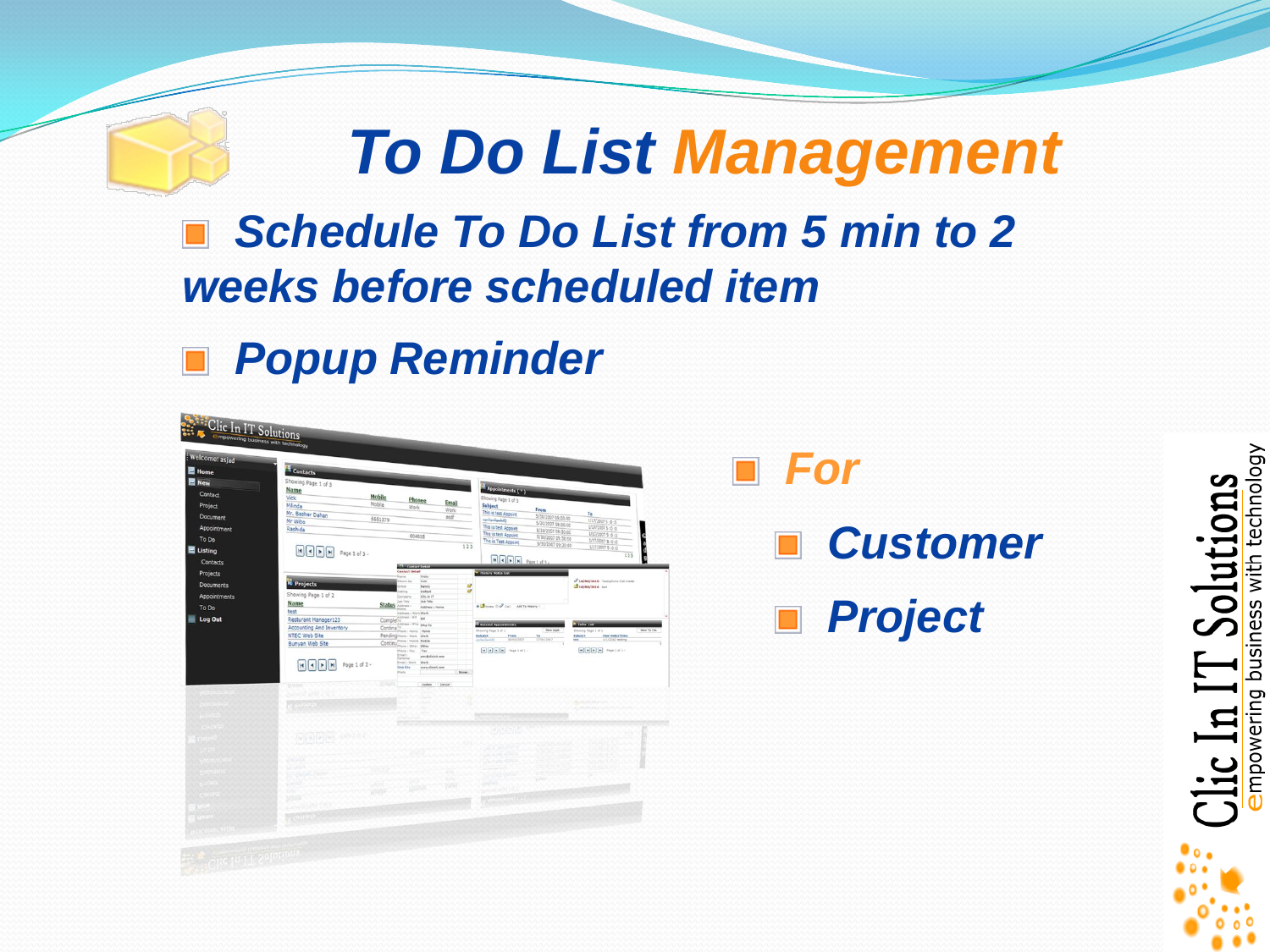

### *Unlimited customers Records*

### *Full Customer Detail*



*Documentations*

*Appointments*

*Projects*

*User Defined Fields*  $\blacksquare$ 

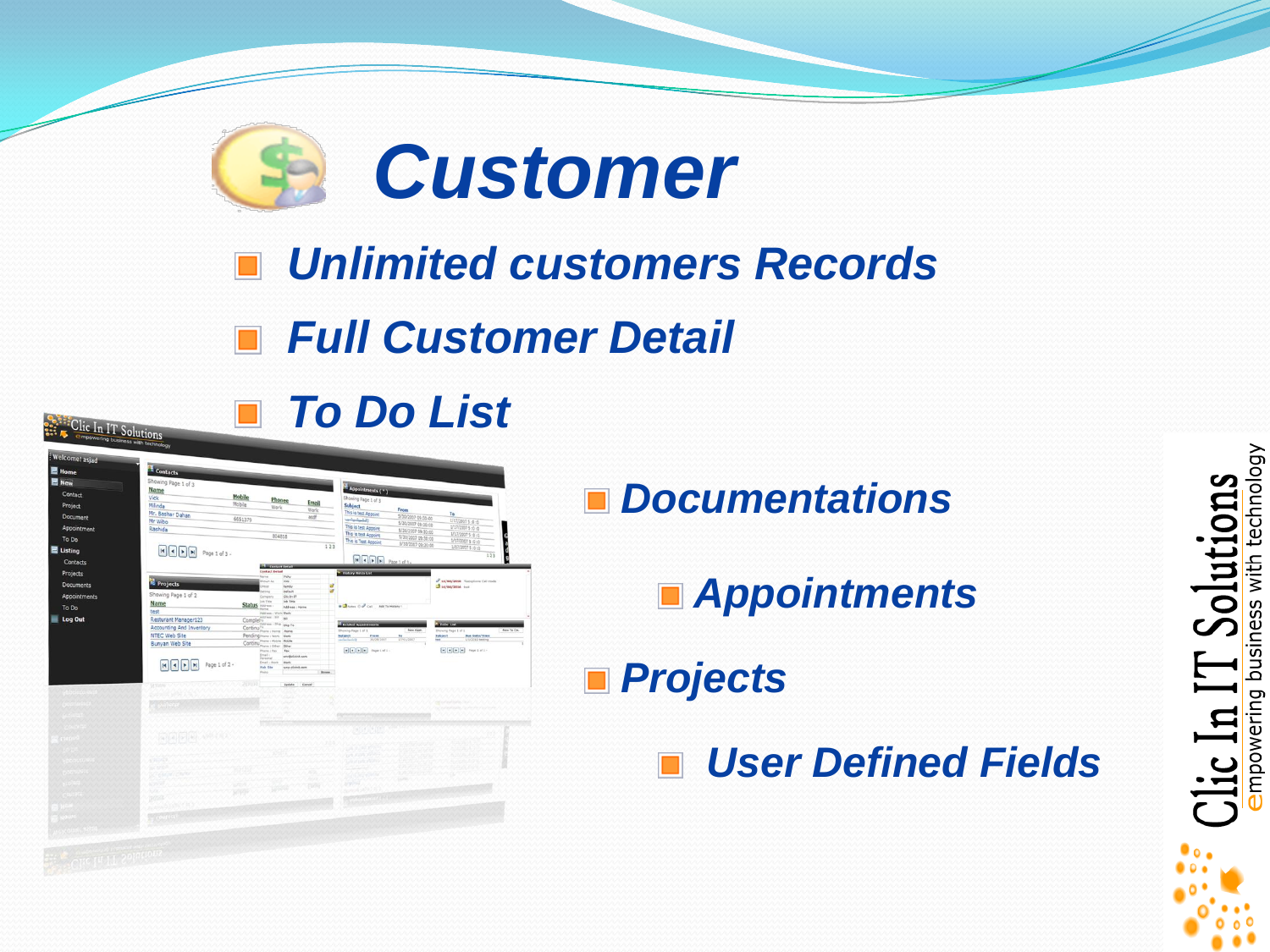

### *Unlimited Projects*

### *Project Detail*

*To Do List*

| Welcome! asjad     |                                       |                       |                                             |                          |               |                                                   |                                          |                                                                                                                                                                                                    |          |
|--------------------|---------------------------------------|-----------------------|---------------------------------------------|--------------------------|---------------|---------------------------------------------------|------------------------------------------|----------------------------------------------------------------------------------------------------------------------------------------------------------------------------------------------------|----------|
| <b>E</b> Home      | <sup>T</sup> Contacts                 |                       |                                             |                          |               |                                                   |                                          |                                                                                                                                                                                                    |          |
| <b>E</b> New       | Showing Page 1 of 3                   |                       |                                             |                          |               |                                                   |                                          |                                                                                                                                                                                                    |          |
|                    | Name                                  |                       |                                             |                          |               | Appointments ( * )                                |                                          |                                                                                                                                                                                                    |          |
| Contact            | Vick                                  | Mobile                | Phonee                                      |                          |               | Showing Page 1 of 3                               |                                          |                                                                                                                                                                                                    |          |
| Project            | Milinda                               | Mobile                | Work                                        |                          | Email<br>Work | Subject                                           | From                                     |                                                                                                                                                                                                    |          |
| Document           | Mr. Bashar Dahan                      | 6651379               |                                             |                          | asdi          | This is test Appoint<br>والمخبادة                 | 5/10/2007 09:30:00                       | To                                                                                                                                                                                                 |          |
| <b>Appointment</b> | Mr Wibo<br>Rashida                    |                       |                                             |                          |               | This is test Appoint                              | 5/30/2007 09:30:00                       | 1/12/2007 5:40:10<br>1/17/2007 5:0:0                                                                                                                                                               |          |
| To Do              |                                       |                       | 804818                                      |                          |               | This is test Appoint                              | 5/30/2007 09:30:00<br>5/30/2007 09:30:00 | 1/17/2007 5:0:0                                                                                                                                                                                    |          |
|                    |                                       |                       |                                             |                          | 123           | This is Test Appoint                              | 5/30/2007 09:30:00                       | 1/17/2007 5:0:0<br>1/17/2007 5:0:0                                                                                                                                                                 |          |
| Listing            |                                       |                       |                                             |                          |               |                                                   |                                          | 123                                                                                                                                                                                                | ۱q       |
| Contacts           |                                       |                       | <b>La la contenzante</b>                    |                          |               | $R$ $R$ $R$ $R$ $R$ $R$                           |                                          |                                                                                                                                                                                                    |          |
| Projects           |                                       |                       | Contact Detail                              |                          |               | <b>Building Substitute</b>                        |                                          |                                                                                                                                                                                                    |          |
| Documents          | <b><i>i</i></b> Projects              |                       | cuin As                                     | Vide<br>Vok              |               |                                                   |                                          | P 14/84/2010 Testiglions Call made                                                                                                                                                                 |          |
|                    | Showing Page 1 of 2                   |                       | sting.                                      | <b>Family</b><br>Default | u,            |                                                   |                                          | <b>В нуверного</b> пос                                                                                                                                                                             |          |
| Appointments       | Name                                  |                       | Company<br>Jub 1954                         | Civi In IT<br>Job Title  |               |                                                   |                                          |                                                                                                                                                                                                    |          |
| To Do              | test                                  |                       | Status Antonio<br>Address / Wartz Wartz     | Address / Home           |               | <b>a Cheese Call Call Add To Holary !</b>         |                                          |                                                                                                                                                                                                    |          |
| Log Out            | Resturant Manager123                  | Completi-             | Address : Bill                              | in a                     |               |                                                   |                                          |                                                                                                                                                                                                    |          |
|                    | Accounting And Inventory              | Continu <sup>Tr</sup> | these : Sho gog To<br>ford : Home   Home    |                          |               | <b>Control Appointment</b><br>Shewing Page 1 of 1 |                                          | <b>STOP OF</b><br>If it I age t please                                                                                                                                                             | New To O |
|                    | <b>NTEC Web Site</b>                  |                       | Pendingmune : Non Imag                      |                          |               | Sehjest<br>Frees<br>30/05/2007                    | $\frac{10}{17701/2007}$                  | <b>Sobject</b><br><b>Due Date/Time</b><br>$\overline{\phantom{a}}$<br>L/L/2010 texting                                                                                                             |          |
|                    | <b>Bunyan Web Site</b>                |                       | Continuing there there meets<br>Phone / Fax | <b>Fax</b>               |               | <b>BEER</b> PARTIES                               |                                          | $\begin{bmatrix} 0 \\ 0 \end{bmatrix}$ $\begin{bmatrix} 0 \\ 0 \end{bmatrix}$ $\begin{bmatrix} 0 \\ 0 \end{bmatrix}$ $\begin{bmatrix} 0 \\ 0 \end{bmatrix}$ $\begin{bmatrix} 0 \\ 0 \end{bmatrix}$ |          |
|                    |                                       |                       | Ernel (<br>Barannal                         | amr@click.com            |               |                                                   |                                          |                                                                                                                                                                                                    |          |
|                    | $H$ $\bullet$ $H$ Page 1 of 2 $\cdot$ |                       | Email : Work<br>Web Site                    | more<br>www.closet.com   |               |                                                   |                                          |                                                                                                                                                                                                    |          |
|                    |                                       |                       | i.                                          |                          | <b>Dones</b>  |                                                   |                                          |                                                                                                                                                                                                    |          |
|                    | <b>TENNIS</b>                         |                       |                                             | Centel<br>Update         |               |                                                   |                                          |                                                                                                                                                                                                    |          |
|                    |                                       |                       |                                             |                          |               |                                                   |                                          |                                                                                                                                                                                                    |          |
|                    |                                       |                       |                                             |                          |               |                                                   |                                          |                                                                                                                                                                                                    |          |
|                    |                                       |                       |                                             |                          |               |                                                   |                                          |                                                                                                                                                                                                    |          |
|                    |                                       |                       |                                             |                          |               |                                                   |                                          |                                                                                                                                                                                                    |          |
|                    |                                       |                       |                                             |                          |               |                                                   |                                          |                                                                                                                                                                                                    |          |
|                    |                                       |                       |                                             |                          |               |                                                   |                                          |                                                                                                                                                                                                    |          |
|                    |                                       |                       |                                             |                          |               |                                                   |                                          |                                                                                                                                                                                                    |          |
|                    |                                       |                       |                                             |                          |               |                                                   |                                          |                                                                                                                                                                                                    |          |
|                    |                                       |                       |                                             |                          |               |                                                   |                                          |                                                                                                                                                                                                    |          |
|                    |                                       |                       |                                             |                          |               |                                                   |                                          |                                                                                                                                                                                                    |          |
|                    |                                       |                       |                                             |                          |               |                                                   |                                          |                                                                                                                                                                                                    |          |
|                    | 23/25/3                               |                       |                                             |                          |               |                                                   |                                          |                                                                                                                                                                                                    |          |
|                    |                                       |                       |                                             |                          |               |                                                   |                                          |                                                                                                                                                                                                    |          |
|                    | 202                                   |                       |                                             |                          |               |                                                   |                                          |                                                                                                                                                                                                    |          |
|                    |                                       |                       |                                             |                          |               |                                                   |                                          |                                                                                                                                                                                                    |          |

*Documentations*

*Appointments*

*Contacts*

*User Defined Fields*

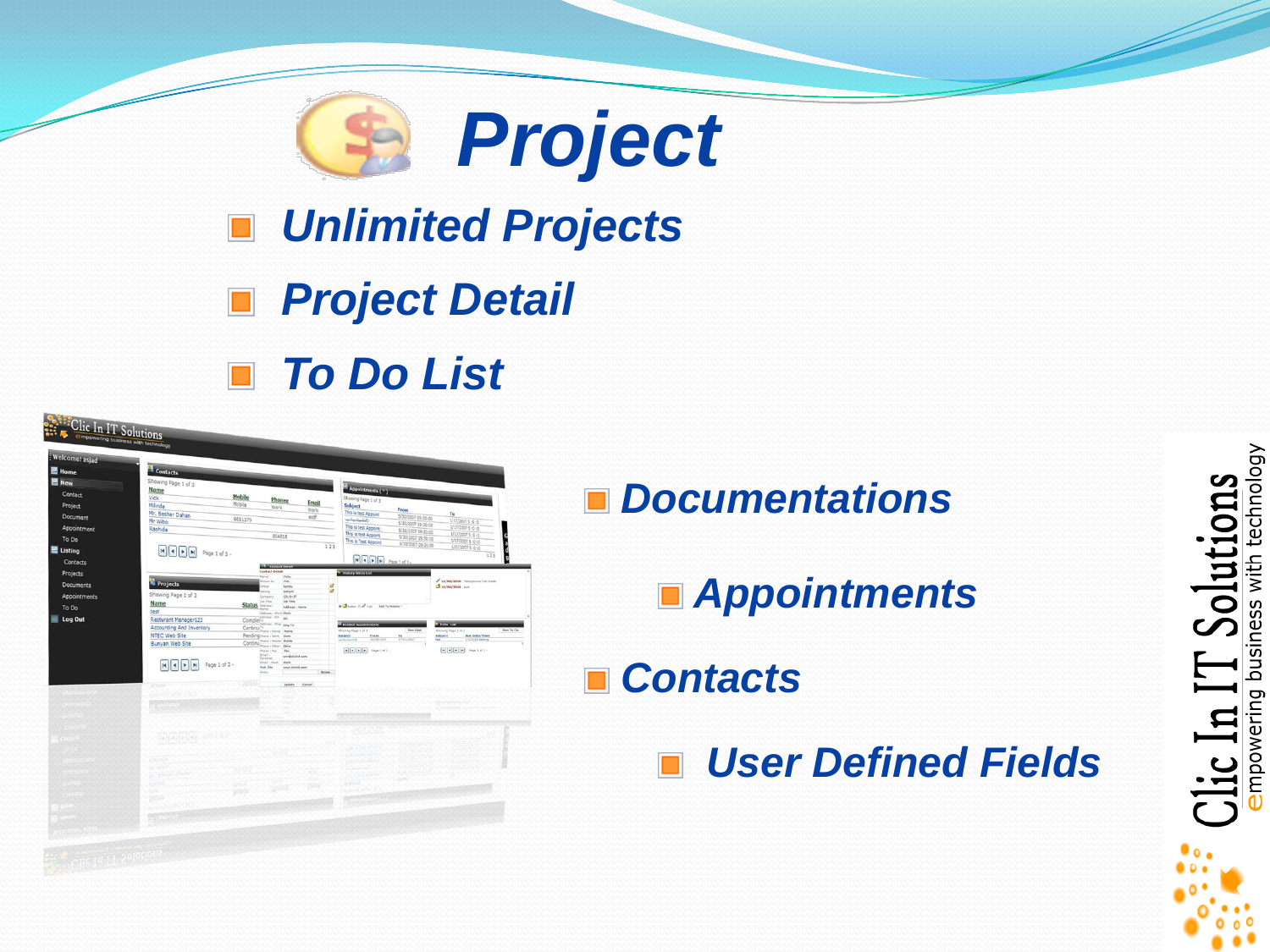

#### *Quotation & Invoicing*  $\Box$

#### *Booking & Reservation*  $\Box$ *Reminder*



*Scheduler*

*Help Desk System*  $\Box$ 

*Documentation*

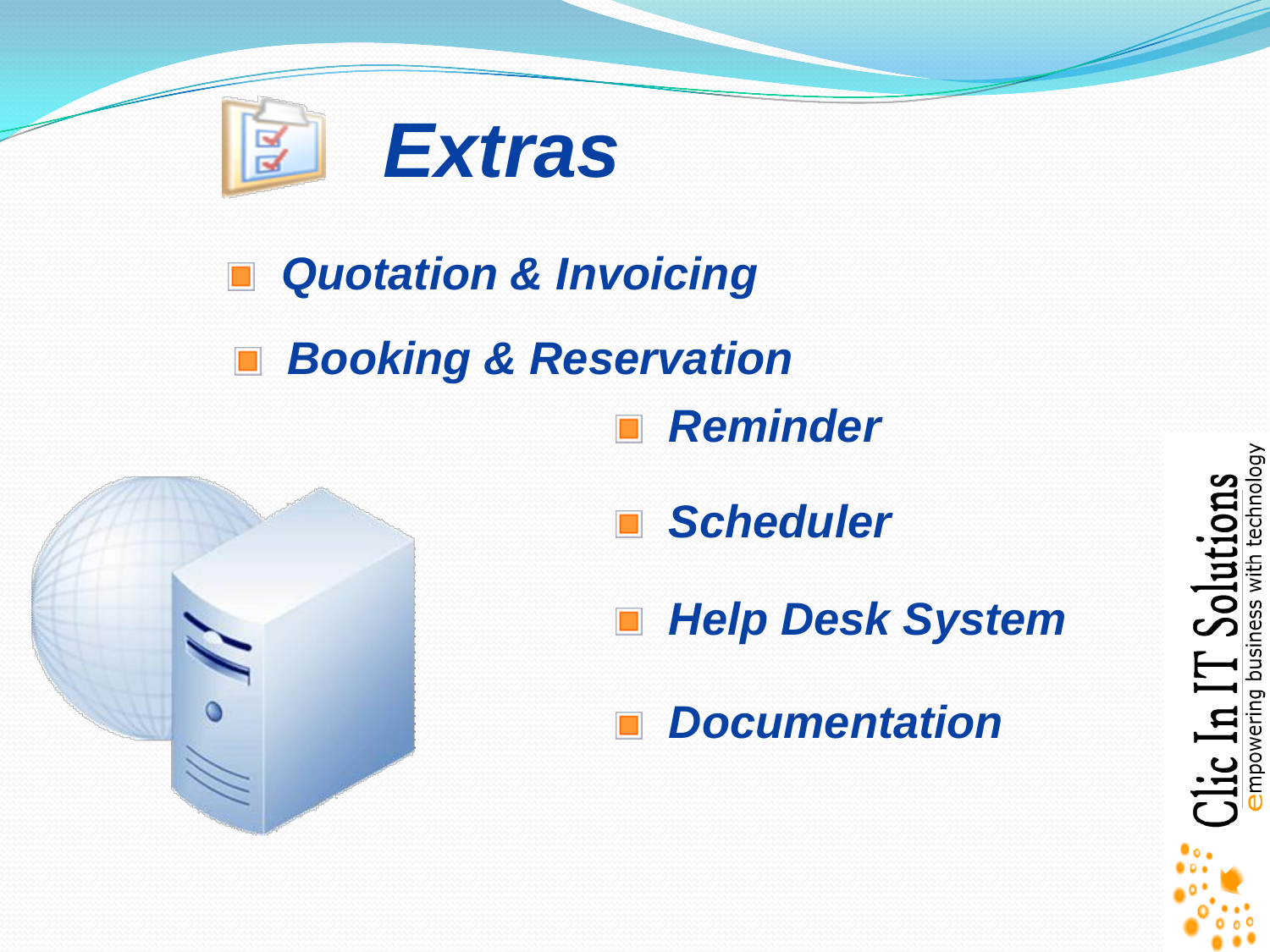



### *Generate Invoices Cost Analysis*

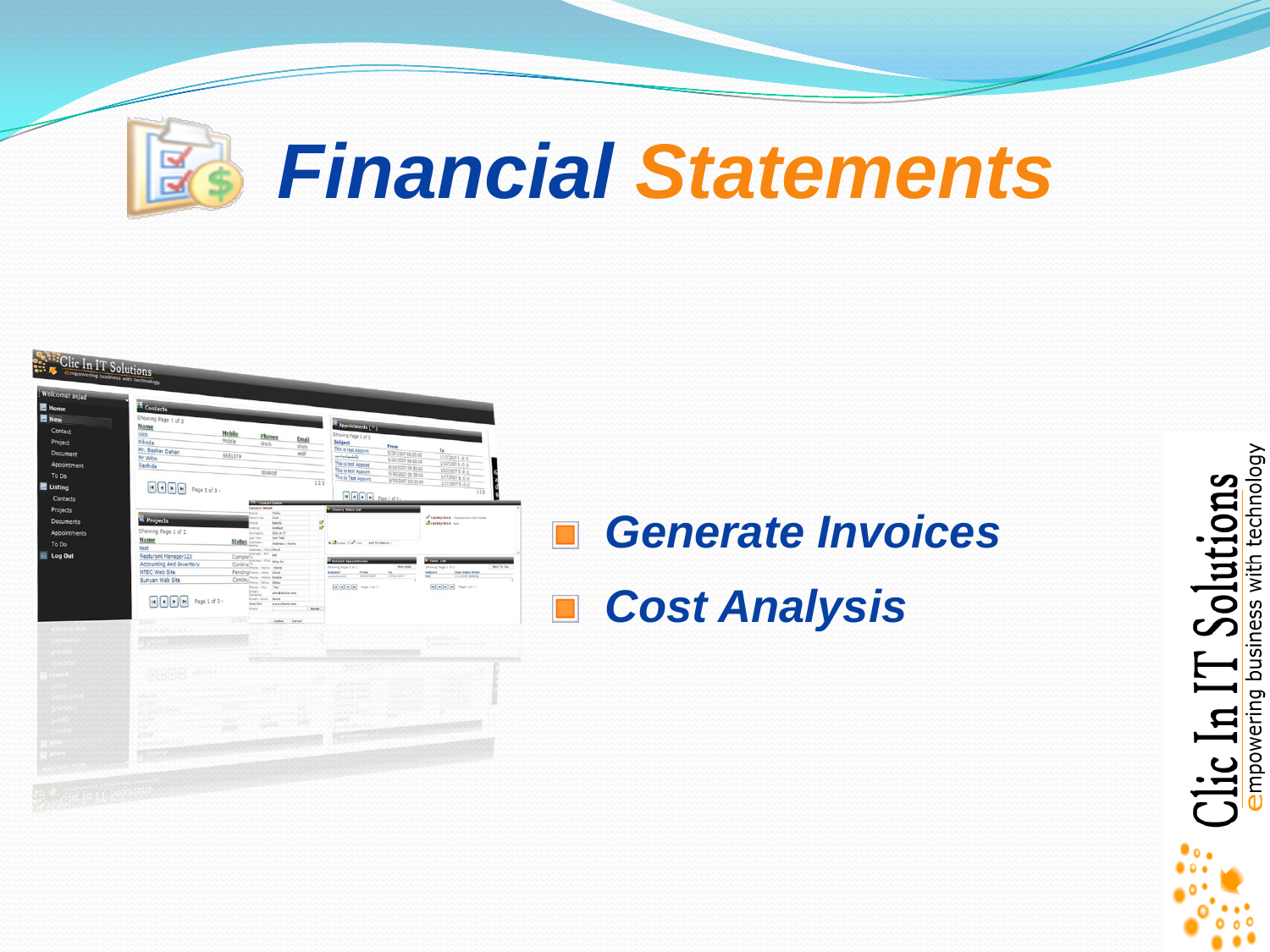

- *News Area*
- *Problem Report Form*
	- *Support Request Form*

| <sup>U</sup> Contacts                                                                                  |                       |                                                           |                              |              |                                              |                                          |                                                         |            |
|--------------------------------------------------------------------------------------------------------|-----------------------|-----------------------------------------------------------|------------------------------|--------------|----------------------------------------------|------------------------------------------|---------------------------------------------------------|------------|
| Showing Page 1 of 3                                                                                    |                       |                                                           |                              |              |                                              |                                          |                                                         |            |
| Name<br>Vick                                                                                           | Mobile                |                                                           |                              |              | <b>E</b> Appointments ( * )                  |                                          |                                                         |            |
| Minda                                                                                                  | Mobile                | Phonee                                                    |                              | Email        | Showing Page 1 of 3<br>Subject               |                                          |                                                         |            |
| Mr. Bashar Dahan                                                                                       |                       | Work                                                      |                              | Work         | This is test Appoint                         | From                                     | To                                                      |            |
| Mr Wibo                                                                                                | 6651379               |                                                           |                              | auf          | والمخباد                                     | 5/30/2007 09:30:00<br>5/30/2007 09:30:00 | U12/2007 5: 0: 10                                       |            |
| Rashida                                                                                                |                       |                                                           |                              |              | This is test Appoint                         | 5/30/2007 09:30:00                       | 1/17/2007 5:0:0                                         |            |
|                                                                                                        |                       | 804818                                                    |                              |              | This is test Appoint<br>This is Test Appoint | 5/30/2007 09:30:00                       | 1/17/2007 S :0 :0<br>1/17/2007 5:0:0                    | c<br>Ы     |
|                                                                                                        |                       |                                                           |                              | 123          |                                              | 5/30/2007 09:30:00                       | V17/2007 5:0:0                                          |            |
|                                                                                                        |                       |                                                           |                              |              | $R$ $R$ $R$ $R$ $R$ $R$ $R$                  |                                          | 123                                                     | g<br>g     |
|                                                                                                        |                       | <b>Statistics</b> Contact Defail<br><b>Contact Detail</b> |                              |              |                                              |                                          |                                                         |            |
|                                                                                                        |                       |                                                           | Video                        |              | <b>California Bullet Line</b>                |                                          | P 14/64/2010 Technician Call made                       |            |
| <b><i>le</i></b> Projects                                                                              |                       | sin As                                                    | <b>Viol</b><br><b>Family</b> | ø            |                                              |                                          | $\mathbf{d}$ 14/04/2010 100                             |            |
| Showing Page 1 of 2                                                                                    |                       | etting<br>Company                                         | Default<br>City In IT        | э            |                                              |                                          |                                                         |            |
| Name                                                                                                   |                       | <b>Sub Title</b><br>Status Address                        | Job Title<br>Address : Home  |              | . O Notes 0 2 Call 444 To History 1          |                                          |                                                         |            |
| test                                                                                                   |                       | Address : Work Werk<br>Address : Bill                     |                              |              |                                              |                                          |                                                         |            |
| Resturant Manager123                                                                                   | Completi-             | <b>Mittal I Sha She To</b>                                | <b>BO</b>                    |              | <b>County Appointment</b>                    |                                          | <b>STOP OF</b>                                          |            |
| Accounting And Inventory<br><b>NTEC Web Site</b>                                                       | Continu <sup>To</sup> | Pendingmune : Non Imag                                    | mone                         |              | Shewing Page 1 of 1<br>Soldent               | <b>Sierre Ains</b>                       | Showing Page 1 of 1<br>Subject.<br><b>Due Date/Time</b> | New Yor On |
| <b>Bunyan Web Site</b>                                                                                 |                       | Continuing there made meter                               |                              |              | Frees<br>30/05/2007                          | $\frac{10}{1701/2007}$                   | L/1/2010 texting                                        |            |
|                                                                                                        |                       | Phone / Fax<br><b>Errel</b> (                             | <b>Fax</b>                   |              | <b>BEER</b> PARTIES                          |                                          |                                                         |            |
| $\begin{array}{ c c c c c }\hline \textbf{H} & \textbf{F} & \textbf{Page 1 of 2} \\\hline \end{array}$ |                       | Personal.<br>Email : Work                                 | amribolismit, com<br>more    |              |                                              |                                          |                                                         |            |
|                                                                                                        |                       | Web Site<br>Phone                                         | www.elisied.com              | <b>Dones</b> |                                              |                                          |                                                         |            |
|                                                                                                        |                       |                                                           |                              |              |                                              |                                          |                                                         |            |
| <b>H</b> Volo                                                                                          |                       |                                                           |                              | Panish       |                                              |                                          |                                                         |            |
|                                                                                                        |                       |                                                           |                              |              |                                              |                                          |                                                         |            |
|                                                                                                        |                       |                                                           |                              |              |                                              |                                          |                                                         |            |
|                                                                                                        |                       |                                                           |                              |              |                                              |                                          |                                                         |            |
|                                                                                                        |                       |                                                           |                              |              |                                              |                                          |                                                         |            |
|                                                                                                        |                       |                                                           |                              |              |                                              |                                          |                                                         |            |
|                                                                                                        |                       |                                                           |                              |              |                                              |                                          |                                                         |            |
|                                                                                                        |                       |                                                           |                              |              |                                              |                                          |                                                         |            |
|                                                                                                        |                       |                                                           |                              |              |                                              |                                          |                                                         |            |
|                                                                                                        |                       |                                                           |                              |              |                                              |                                          |                                                         |            |
|                                                                                                        |                       |                                                           |                              |              |                                              |                                          |                                                         |            |
|                                                                                                        |                       |                                                           |                              |              |                                              |                                          |                                                         |            |
| <b>DIGGS</b>                                                                                           |                       |                                                           |                              |              |                                              |                                          |                                                         |            |
|                                                                                                        |                       |                                                           |                              |              |                                              |                                          |                                                         |            |
|                                                                                                        |                       |                                                           |                              |              |                                              |                                          |                                                         |            |
|                                                                                                        |                       |                                                           |                              |              |                                              |                                          |                                                         |            |
|                                                                                                        |                       |                                                           |                              |              |                                              |                                          |                                                         |            |

- *User Support Forums*
- *Email Confirmations*
- *Customers with valid contracts can access help desk system*

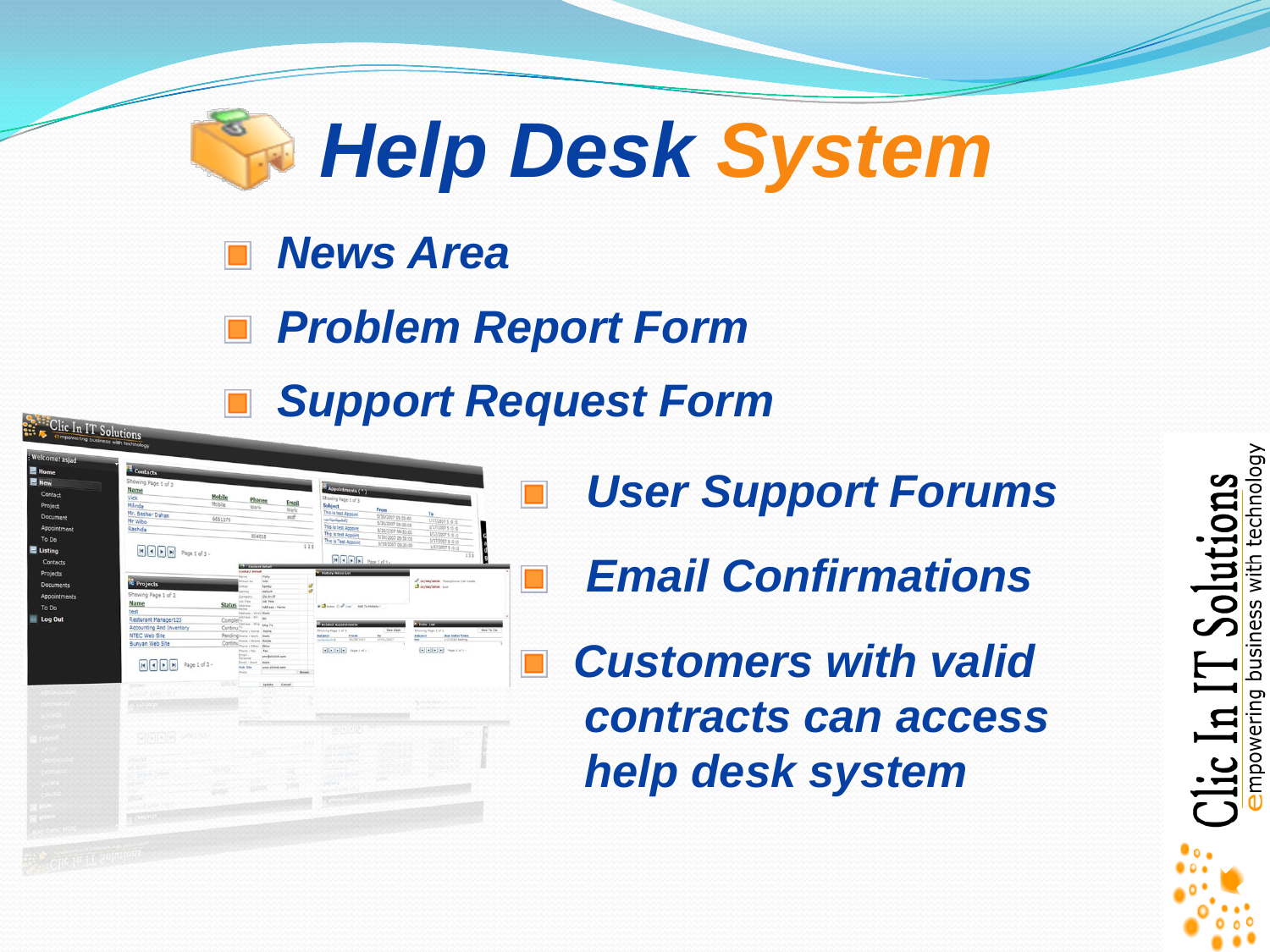

#### *Auto-Create Reports from SQL Server Stored Procedures*

| Welcome! asjad<br><b>E</b> Home | <sup>T</sup> Contacts                            |                       |                                                       |                         |              |                                                                    |                                                                                     |
|---------------------------------|--------------------------------------------------|-----------------------|-------------------------------------------------------|-------------------------|--------------|--------------------------------------------------------------------|-------------------------------------------------------------------------------------|
|                                 |                                                  |                       |                                                       |                         |              |                                                                    |                                                                                     |
| New                             | Showing Page 1 of 3<br>Name                      |                       |                                                       |                         |              | Appointments ( * )                                                 |                                                                                     |
| Contact                         | Vick                                             | Mobile                |                                                       |                         |              | Showing Page 1 of 3                                                |                                                                                     |
| Project                         | Minda                                            | Mobile                | Phonee<br>Work                                        | Email                   |              | Subject                                                            |                                                                                     |
|                                 | Mr. Bashar Dahan                                 |                       |                                                       | Work                    |              | From<br>This is test Appoint                                       | To                                                                                  |
| Document                        | Mr Wibo                                          | 6651379               |                                                       | auf                     |              | 5/10/2007 09:30:00<br>وقفيتهم<br>5/30/2007 09:30:00                | U12/2007 5: 0: 10                                                                   |
| Appointment                     | Rashida                                          |                       |                                                       |                         |              | This is test Appoint<br>5/30/2007 09:30:00                         | 1/17/2007 5:0:0                                                                     |
| To Do                           |                                                  |                       | 804818                                                |                         |              | This is test Appoint<br>5/30/2007 09:30:00<br>This is Test Appoint | 1/17/2007 \$ :0 :0<br>1/17/2007 5:0:0                                               |
| Listing                         |                                                  |                       |                                                       |                         | 123          | 5/30/2007 09:30:00                                                 | 1/17/2007 5:0-10                                                                    |
|                                 |                                                  |                       |                                                       |                         |              |                                                                    | g<br>g<br>123                                                                       |
| Contacts                        |                                                  |                       | <b>EN Experience Cycling</b>                          |                         |              | $R$ $R$ $R$ $R$ $R$ $R$ $R$                                        |                                                                                     |
| Projects                        |                                                  |                       | <b>Contact Detail</b>                                 | <b>Virks</b>            |              | <b>Control Service</b>                                             |                                                                                     |
| Documents                       | <i>i</i> c Projects                              |                       | stain As                                              | <b>Video</b>            |              |                                                                    | P 14/84/2010 Testiglions Call made                                                  |
|                                 |                                                  |                       |                                                       | Family<br>Default       | g,           |                                                                    | <b>Experience</b> that                                                              |
| Appointments                    | Showing Page 1 of 2                              |                       | Company<br>Jub Title                                  | Civi In IT<br>Job Title |              |                                                                    |                                                                                     |
| To Do                           | Name                                             |                       | Status Address<br><b>SILLE</b>                        | Address / Home          |              | <b>a Choose Cult Call Add To History !</b>                         |                                                                                     |
|                                 | test                                             |                       | Address / Work West                                   |                         |              |                                                                    |                                                                                     |
| Log Out                         | Resturant Manager123                             |                       | Completing the sa                                     |                         |              | <b>Strategie</b>                                                   | <b>Silvers</b>                                                                      |
|                                 | Accounting And Inventory<br><b>NTEC Web Site</b> | Continu <sup>To</sup> | ora i Home                                            | mone                    |              | <b>Shearing Bank 1 of 1</b><br><b>Siew Anne</b>                    | Showing Page 1 of 1<br>New York's                                                   |
|                                 | <b>Bunyan Web Site</b>                           |                       | Pendingmune : Non Werk<br>Continuing there made meter |                         |              | Sobject<br>Frees<br>$\frac{10}{1701/2007}$                         | <b>Due Date/Time</b><br>Subject<br>L/1/2010 texting                                 |
|                                 |                                                  |                       | Phone / Fax                                           | <b>Fax</b>              |              |                                                                    | $\boxed{a}$ $\boxed{a}$ $\boxed{b}$ $\boxed{b}$ $\boxed{b}$ $\boxed{b}$ $\boxed{b}$ |
|                                 |                                                  |                       | <b>Erral</b> (<br>Personal.                           | amribation & com-       |              |                                                                    |                                                                                     |
|                                 | M A M Page 1 of 2 -                              |                       | Email : Work<br>Web Site                              | <b>MAG</b><br>ses de    |              |                                                                    |                                                                                     |
|                                 |                                                  |                       | <b>Phone</b>                                          |                         | <b>Dover</b> |                                                                    |                                                                                     |
|                                 | <b>W</b> W                                       |                       |                                                       | Center<br>Update        |              |                                                                    |                                                                                     |
|                                 |                                                  |                       |                                                       |                         |              |                                                                    |                                                                                     |
|                                 |                                                  |                       |                                                       |                         |              |                                                                    |                                                                                     |
|                                 |                                                  |                       |                                                       |                         |              |                                                                    |                                                                                     |
|                                 |                                                  |                       |                                                       |                         |              |                                                                    |                                                                                     |
|                                 |                                                  |                       |                                                       |                         |              |                                                                    |                                                                                     |
|                                 |                                                  |                       |                                                       |                         |              |                                                                    |                                                                                     |
|                                 |                                                  |                       |                                                       |                         |              |                                                                    |                                                                                     |
|                                 |                                                  |                       |                                                       |                         |              |                                                                    |                                                                                     |
|                                 |                                                  |                       |                                                       |                         |              |                                                                    |                                                                                     |
|                                 | w                                                |                       |                                                       |                         |              |                                                                    |                                                                                     |
|                                 |                                                  |                       |                                                       |                         |              |                                                                    |                                                                                     |
|                                 |                                                  |                       |                                                       |                         |              |                                                                    |                                                                                     |
|                                 | 5.02                                             |                       |                                                       |                         |              |                                                                    |                                                                                     |
|                                 | toton                                            |                       |                                                       |                         |              |                                                                    |                                                                                     |
|                                 |                                                  |                       |                                                       |                         |              |                                                                    |                                                                                     |
|                                 |                                                  |                       |                                                       |                         |              |                                                                    |                                                                                     |

- *ASPX (Web) based*
- *Fully customizable*
	- *Reports viewable to screen or printer*
- *One Click export to Microsoft Excel & Word*

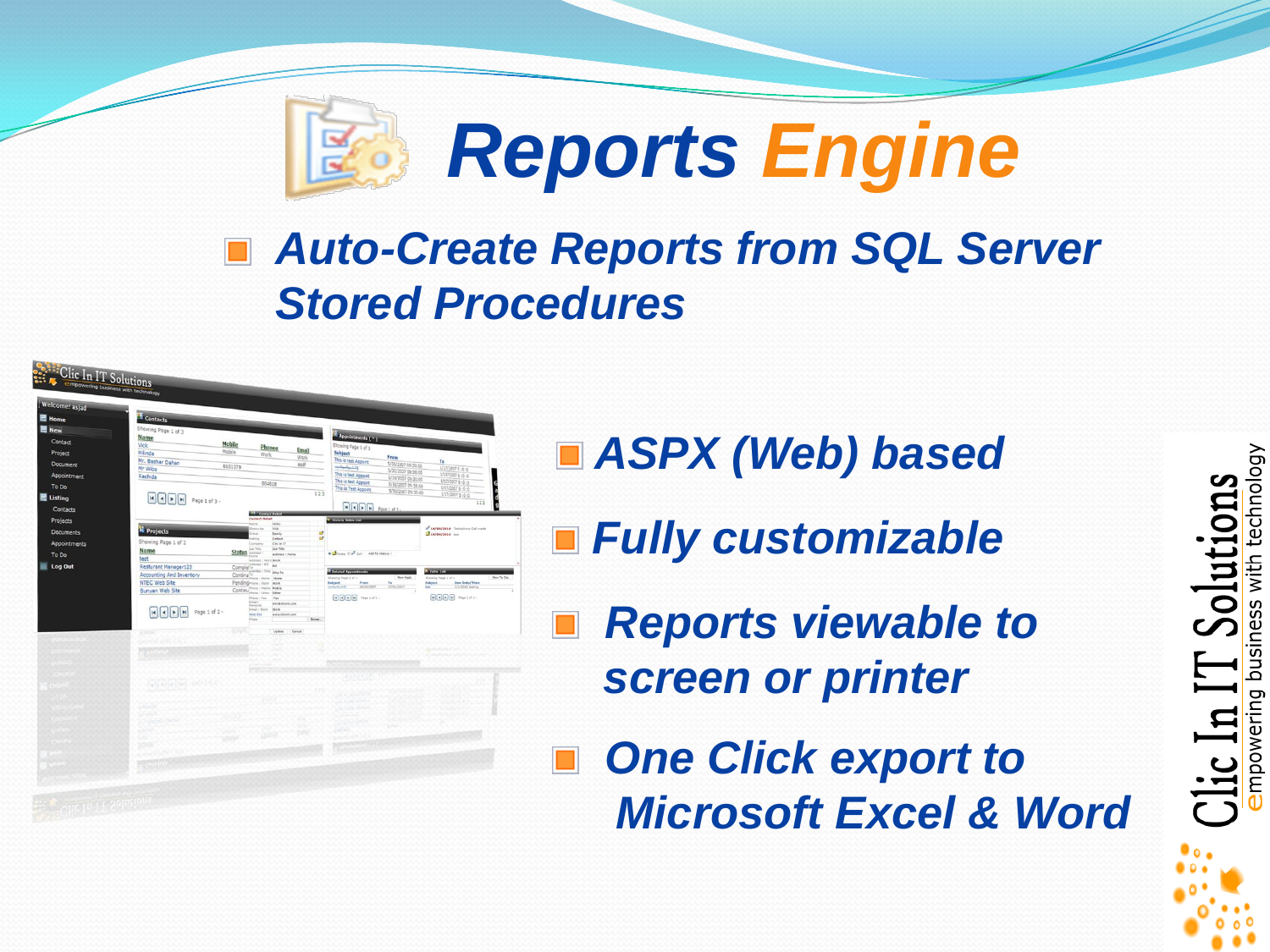

*All documentation in HTML and Word format*

*Source HTML & Word Documents*

*Getting Started Guide*

*User Manual*

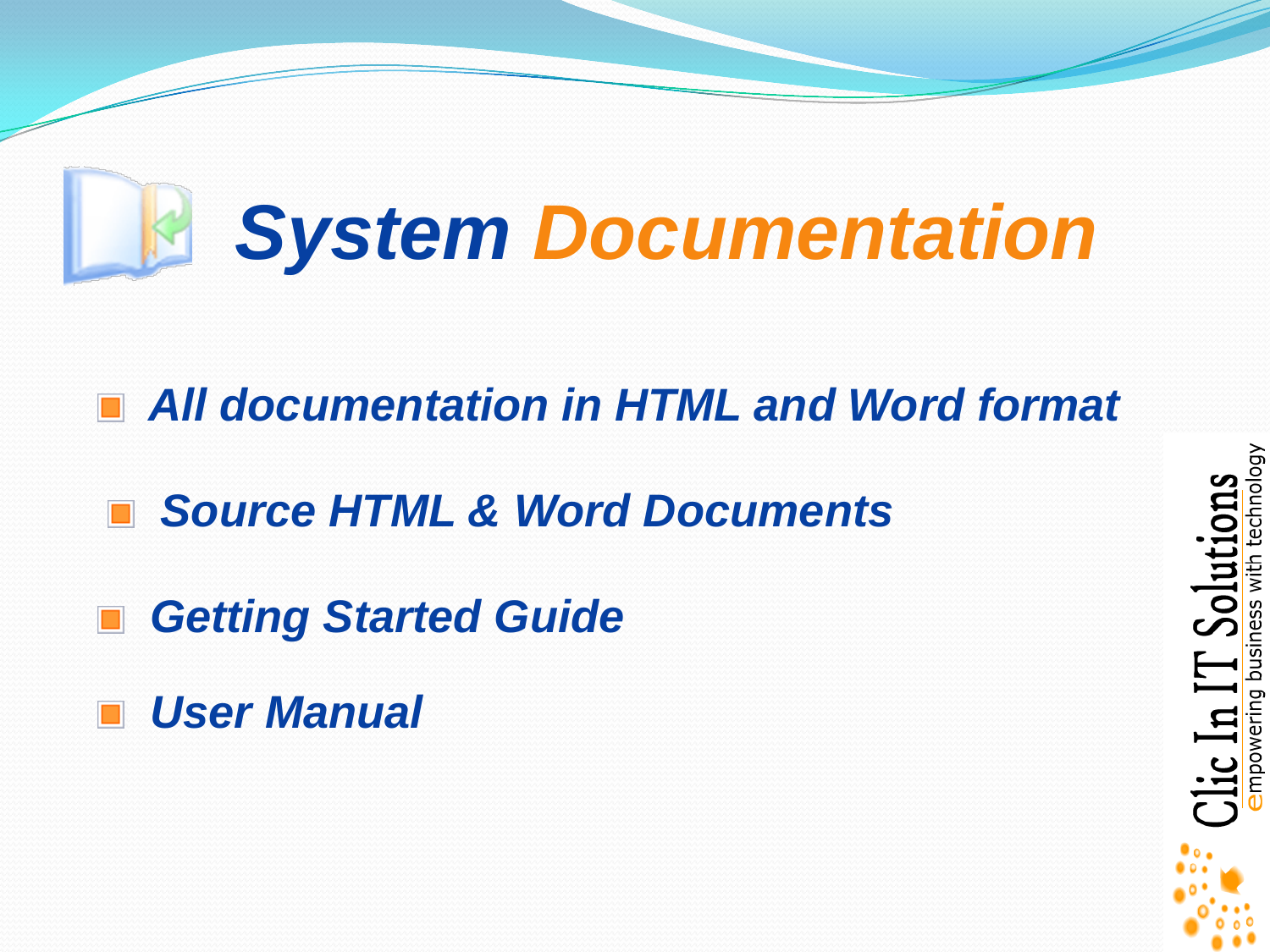

### *Site license*

*Unlimited users per license*

*1 servers per license*

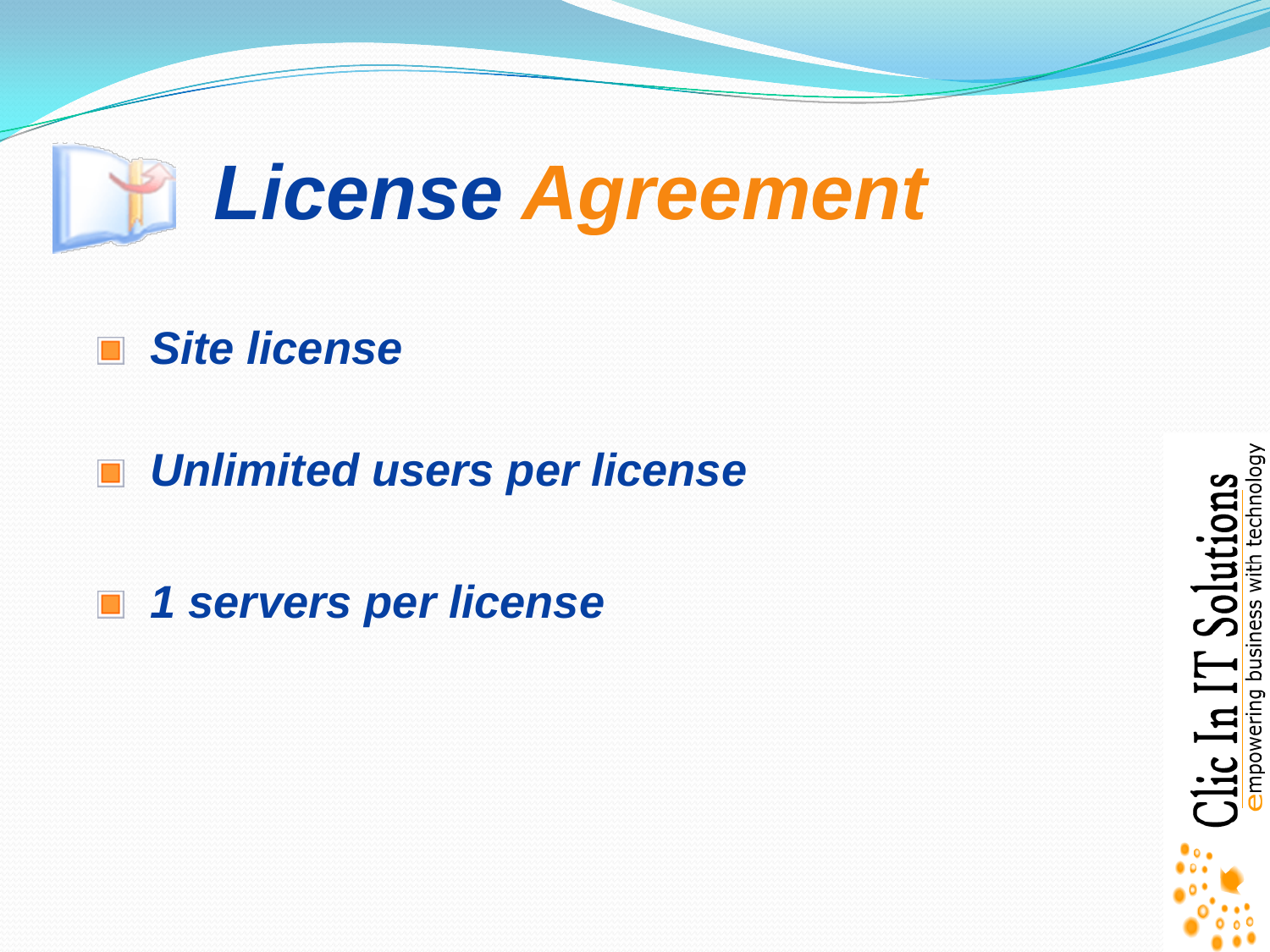## *Maintenance Contract*

- *Free upgrades for one year*
- *Free email-based support for one year*
- *Free web-based support for one year*
- *Renewal fee is only \$\$\$\$.00 after first year*
- *Enhancement fee Based On Request Nature*